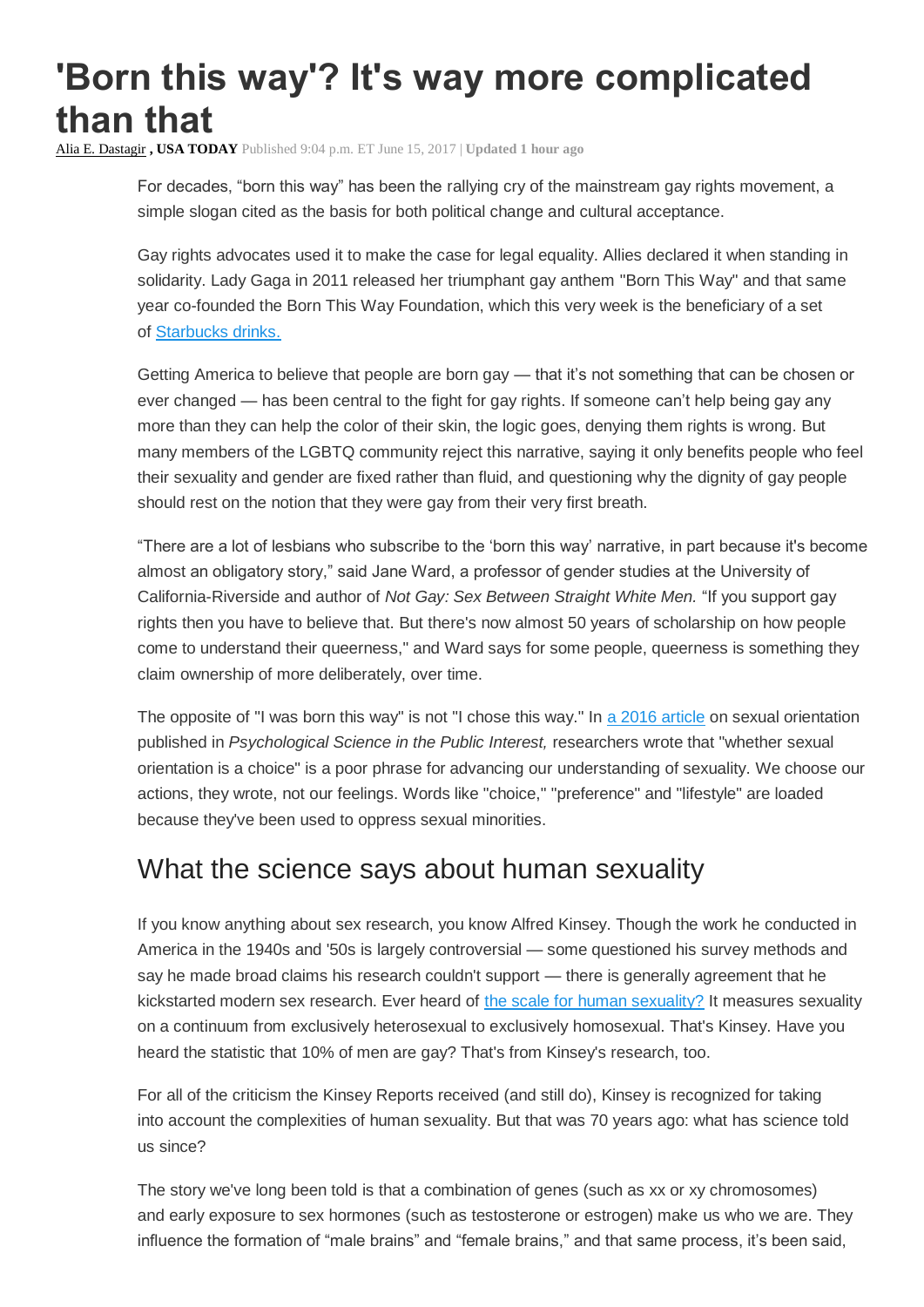also shapes "gay brains" and "straight brains." We've accepted that biological factors drive our sexual desires, our personalities, what toys we play with as children, what jobs we choose when we become adults. Differences in our brains have been used to explain why there are [fewer women](http://healthland.time.com/2011/09/15/the-problem-with-women-and-science-its-hormonal-%E2%80%94-or-is-it/) in STEM and why young [male traders on Wall Street brought the economy to the brink of collapse.](http://www.wired.co.uk/article/testosterone-financial-crisis) Gay and straight. Male and female. We're just wired differently.

But as the patchwork of studies that make up this story receive more and more scrutiny, holes appear.

In her seminal book, *Brain Storm: The Flaws in the Science of Sex Differences,* renowned sociomedical scientist Rebecca Jordan-Young broke down 13 years of exhaustive analysis on hundreds of studies on sex, gender and the brain. Her conclusion? Biology matters. But we really don't understand how.

In 1991, Simon LeVay [reported](https://www.ncbi.nlm.nih.gov/pubmed/1887219) he had found a difference in the brain structures of gay and straight men, which was broadcast as proof of "The Gay Brain." The hypothalamus, which is involved in sexual behavior, was smaller in gay men. But Jordan-Young said it wasn't clear if the brain differences observed in LeVay's study and others like it caused differences in behavior and desire, or resulted from them.

"How could gayness take a single identifiable form in the brain when it takes such varied forms in people's lives?" she wrote.

Studies on identical twins show that while there is a genetic "contribution" to sexuality, there is not genetic "determination." Despite the fact that identical twins share 100% of their genes, research shows gay/gay twin pairs are less common than gay/straight twin pairs.

How do the bodies we're born with shape sexual orientation and other parts of who we are? Scientists are still trying to answer that.

"Biology and culture interact to shape our sexuality," Jordan-Young said. "Anybody who says 'X% of sexuality is biological' or 'X%' is cultural' really misunderstands the situation. You can't even say 'it's mostly biological' or 'it's mostly cultural,' because the two domains are interdependent. All the culture in the world can't shape human sexuality without some kind of body to enable our actions and reactions, and there is simply no such thing as a human body outside of culture."

## Why our understanding of human sexuality comes up short

Human sexuality is incredibly complicated, and there are limitations to what science can tell us.

"The science of whether sexual orientation is biological is pretty sparse and full of disparate, mixed and unreplicated findings," said Sari van Anders, a professor of psychology and women's studies at the University of Michigan [who studies how social behavior affects testosterone](http://www.pnas.org/content/112/45/13805.long) in men and women. "So that is one reason why there is a lot of confusion about it. Because a study will come out that says 'This gene!' And then another study will say 'Oh, we didn't find that same gene, but we found this gene.'"

An important reason why the science on sexual orientation is limited, van Anders says, is that the ways in which scientists define sexual orientation for the purposes of their studies — who counts as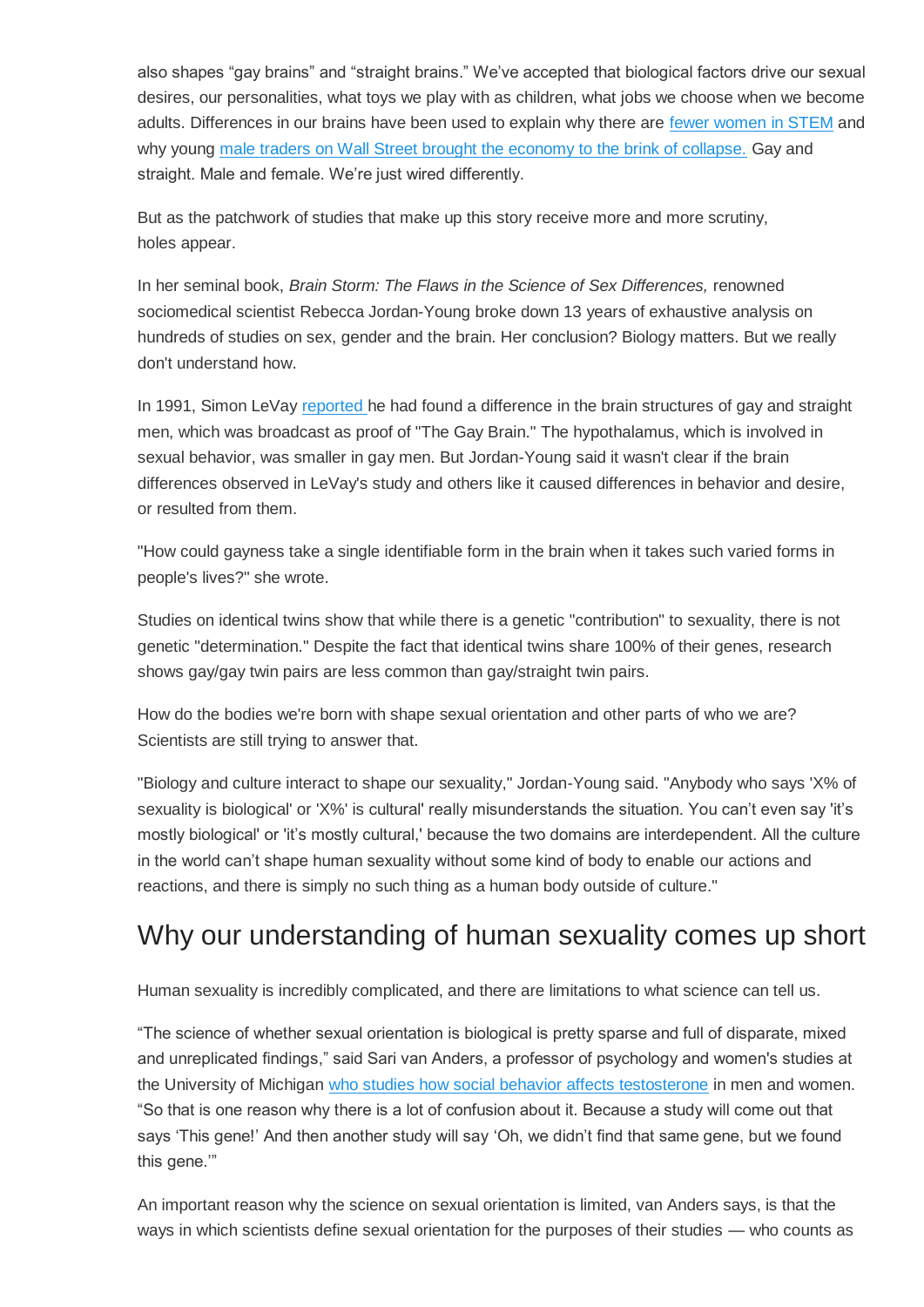gay, who counts as lesbian, who counts as bisexual — assumes we can draw bright lines, when we can't. Are you gay if you have same-sex desire, but never act on it? What if you're a man who has had sex with other men, but you're married to a woman and don't identify as gay?

"There's sort of this idea that … if someone's gay they're gay in the exact same way. Everything is the same, so it would be the same biological origin, which denies the reality that people experience sexualities and live their sexualities very diversely," van Anders said. "Stripping that diversity away for the sake of scientific simplification ends up providing what you might arguably call impoverished science. A science that doesn't take into account sexual diversity probably isn't going to give us very satisfying answers, even if they're simple ones."

## Where we're headed, and why it matters

Sexuality is a fundamental part of most people's lives, but much of the science on it remains opaque.

It's impossible to know if we'll ever be able to map all the complexities of human sexuality we know exist, but van Anders said it's "vital for people to understand how much work we have to do."

"I think we need to ask ourselves, 'Why do we want to know the science and biology of sexual orientation?' What do we hope to get out of it?" van Anders said.

Meg-John Barker, an activist-academic in sex, gender and relationships and author of *Queer: A Graphic History*, said that people "often assume that something being biological makes it somehow more 'real' than something being social." But there are plenty of social constructions with biological factors that people understand as being very real and feel very deeply. Like race. Or gender.

"Most aspects of human experiences are actually biopsychosocial: a long word which means that they involve our biology, our psychology, and the social world around us, with all of those things influencing each other in complex feedback loops, making it impossible to tease apart each element or the direction of any cause-effect relationships," Barker said.

The "born this way" mantra of the gay rights movement is both simple and absolute, despite the science that shows human sexuality is complex and fluid. Transgender people, for example, do not believe their biology matches who they truly are. Bisexuals, some of whom identify their sexuality as fluid, make up the largest share of LGBT Americans, [according to the Pew Research Center,](http://www.pewresearch.org/fact-tank/2017/06/13/5-key-findings-about-lgbt-americans/?utm_source=Pew+Research+Center&utm_campaign=fdaf12e91e-EMAIL_CAMPAIGN_2017_06_15&utm_medium=email&utm_term=0_3e953b9b70-fdaf12e91e-399607177) even though they are a smaller part of the mainstream narrative.

Continuing to embrace the slogan, social scientists and legal scholars say, is not only limiting but unnecessary.

According to a 2016 [article](https://www.ncbi.nlm.nih.gov/pubmed/26986464) published in the *Journal of Sex Research* that reviews U.S. legal decisions which ruled in favor of LGBT rights, many high-profile decisions were made based on factors other than sexual orientation being biological and fixed.

**Edith Windsor, the 83-year-old widow of Thea Spyer, is seen in her home in Manhattan, N.Y., on November 12, 2012. The "born/chosen" debate was invoked in amicus curiae briefs filed to the Supreme Court in the 2013 United States v. Windsor case on same-sex marriage, but the final decision ultimately did not take up the question of immutability (whether sexual orientation is fixed).** *(Photo: Jennifer S. Altman, for USA TODAY)*